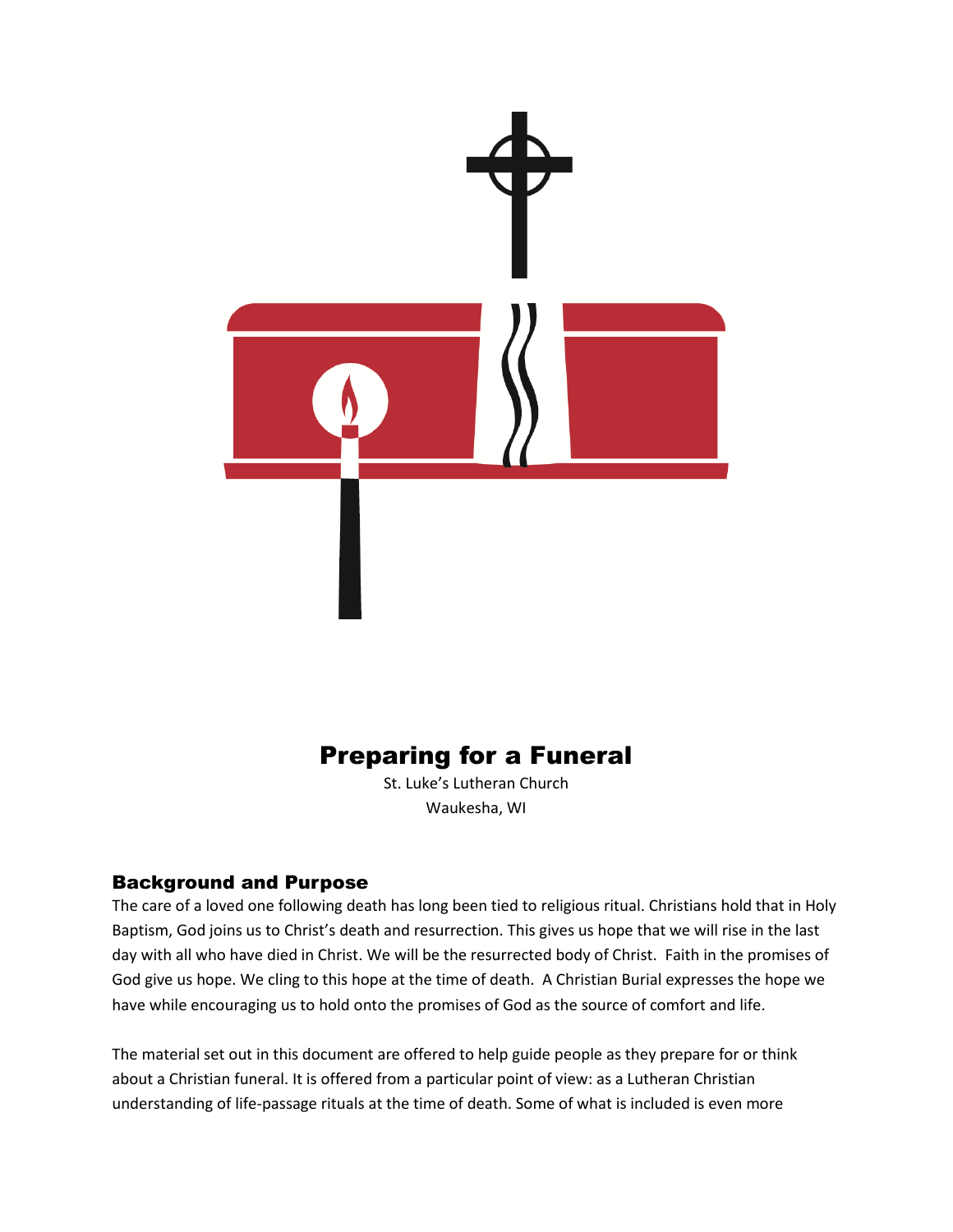particular. Parts of this document give instruction and guidance for funerals in a particular congregation: St Luke's Lutheran in Waukesha, WI. Much of what is offered in this document is transferrable to funerals in other settings. Some parts, though specific to ELCA Lutheran Christians and/or St. Luke's Lutheran, might prompt discussion and thought as you prepare for Christian burials in other contexts.

# Preparing for Death

Christians are encouraged to prepare for death and to consider death as a gate to eternal life through the death and resurrection of Jesus Christ. Each year, the community of faith gathers on Ash Wednesday to remind one another of our frailty. As ashes smudge foreheads in the shape of the cross, the message is proclaimed: "Remember that you are dust and to dust you shall return." In this way, we enter into a forty-day (not including Sundays) journey of contemplation on the role of faith in our lives.

It is good for Christians to think about their death, especially in light of the hoped for resurrection that will be ours in Jesus Christ. With confidence in the resurrection, we can talk about the day of our death more easily. We can plan it and think of it as a day of joy. Certainly, the death of a Christian brings grief to those who are left behind and those who are dying will grieve that they will no longer be in the company of the loved ones they are leaving behind. For this reason, reminders of Christian hope are especially important during such times.

# Pastoral Ministry Prior to Death

St. Luke's Lutheran provides pastoral care for people walking the valleys of the shadow of death. This ministry is a partnership of clergy and lay ministers in the congregation. St. Luke's encourages families to contact our pastor when a person is ill, when an announcement of an imminent death is received, or whenever there is distress. In such situations, pastoral ministry seeks to bring comfort through the reading of scripture, the sacrament of Holy Communion, prayer, and the ministry of being present.

#### **Call the Pastor**

Contacting our pastors is easy at all hours of the day or night. Our congregation equips our pastor(s) with cell phones to make sure that s/he is available during such times. Of course, there are days when the pastor is away from the area because of other pastoral events and/or vacation. Most of the time, however, our pastor is available to provide care at any hour.

Congregants and family members are encouraged to call our pastor. His/Her emergency cell phone number is kept on the church answering machine. Our pastor regularly gives out his/her emergency cell phone number to be available for you. Together, we provide this ministry for our people, so that in times of trouble or grief, our pastor can walk with you.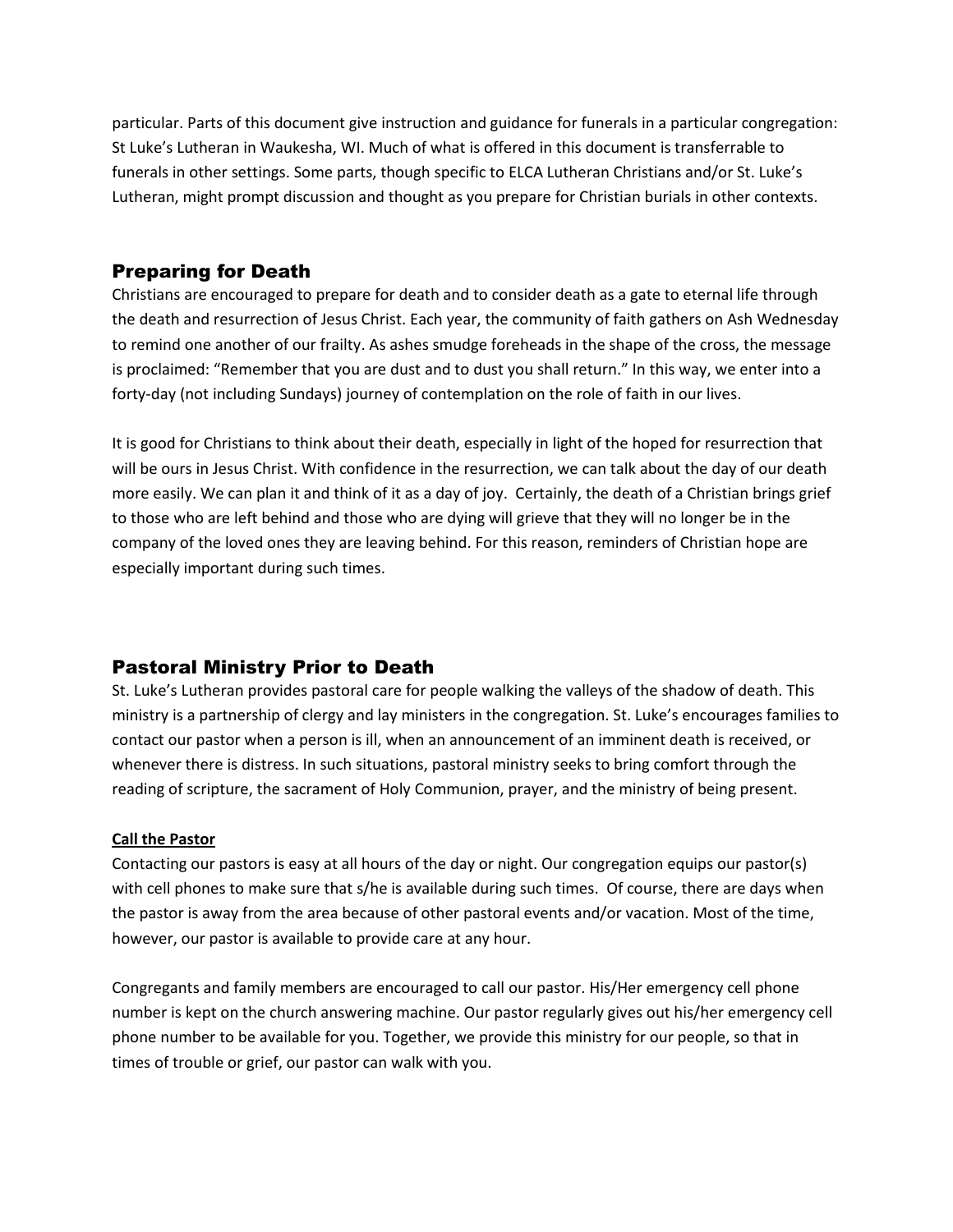It is important for you to tell the pastor what you need from him/her. Remember that pastors will not know this without your input. If there is a time you wish our pastor to stop by, pick up that phone and give a call. It is common for pastors to walk with people as they die. Pastors are regularly in the home when invited in, to help people as they near death. A pastor will come to you at the time of death, if you ask him/her to be present.

#### **Preplanning a Funeral**

St. Luke's pastors are available to talk about funeral plans prior to death. When people make plans with a pastor those plans are placed in a folder to be available when needed. We have prepared and made available planning materials to help people think about these things. This document is one such resource. Others are available through the church office and on the church's website: www.stlukeslutheran.org They are free for anyone to use.

Our pastoral ministry is not limited to people who are members of St. Luke's. Pastors regularly support family of members or others who are not known within St. Luke's. We are a ministry for the community. We are available to support those who are not Lutheran, those who struggle with faith, and those who doubt or do not believe.

# When a Loved One Dies

The death of a Christian is a holy moment. Though a time of grief, it is also a time of victory. For in the moment of death, the person is set free to live in the resurrection. It is appropriate for this grief to be expressed in many ways.

## **Call the Pastor**

As a person nears death, or just after a person dies, it is appropriate to call a pastor. When the pastor comes s/he will listen to your stories, share your grief and joy, proclaim the gospel for you. S/he will pray with you and give thanks for the person who has died while asking God's support for those who live beyond the death.

If the death of your loved one happens in a nursing home, hospital, hospice or other medical or support facility, the staff of that organization will help you contact one of our pastors, if asked. You may also call him/her directly, no matter the hour. The facility will also contact the funeral home of your choice and begin any other processes needed, such as calling municipal officers appropriate to the situation.

#### **If your Loved One Dies at Home**

The family may call one of our pastors, no matter the hour. If hospice has been a part of your home health team, a call to them should also be made right away. Proper municipal authorities should also be notified. You will also need to call your preferred funeral home.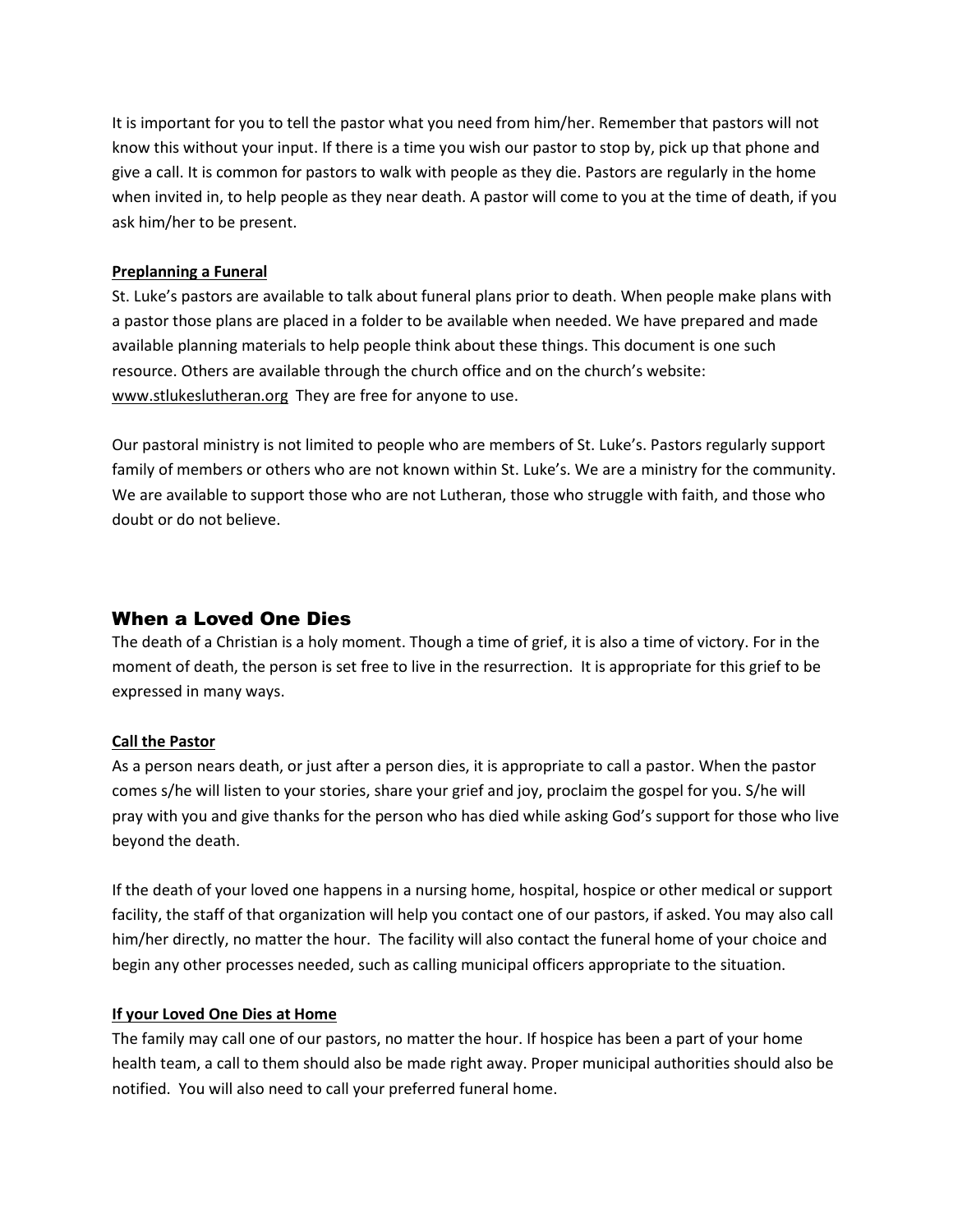# Making Plans at the Funeral Home

Our pastor(s) regularly meets with families as plans are made with the funeral home. Inviting him/her to the table will help facilitate funeral or memorial service planning. A pastor will come to be with you and to help coordinate dates and times for services. S/he will also begin processes leading to the funeral services, asking you which hymns, scriptures, and people you wish to include in the service.

# About Funerals or Memorial Services

It is a common misconception that a funeral service is for the person who has died. This is true for people of certain Christian faiths. However, in Lutheran Christian understanding, the funeral service is for the living left behind. It is for those who grieve.

## **The Five Purposes**

The funeral/memorial service is a ritual to help people:

- 1) give thanks to God for the life of the one who has died,
- 2) to call on God to bring comfort in the midst of confusion and grief,
- 3) to remember the promises of God concerning the resurrection,
- 4) to announce the Gospel for the purpose of faith, and
- 5) to give appropriate honor to the one who has died.

It is important to Lutheran Christians to plan a funeral or memorial service that addresses the five purposes listed above. The first four purposes remind us that such a service is first and foremost, a worship service. The fifth purpose reminds us that each service is particular and personal.

#### **The Ritual**

Funerals and memorial services at St. Luke's typically follow the burial rite, *Funeral*, page 279 in *Evangelical Lutheran Worship.* St. Luke's pastor will help the family personalize the funeral service to include scripture hymns and stories appropriate to the situation. Sometimes the person who has died expressed hopes for the service. Every attempt will be made to make those things happen, within reason and within the Lutheran Christian Heritage.

## **The Presiding Minister**

It is the normal practice of Lutheran churches to have a St. Luke's pastor preside at all funerals and memorial services held at St. Luke's. Our pastor may invite others to serve alongside him/her, including other clergy, if the family so desires. Involving the pastor in ministry prior to the death of the person, when possible, will help the pastor better serve you and your family.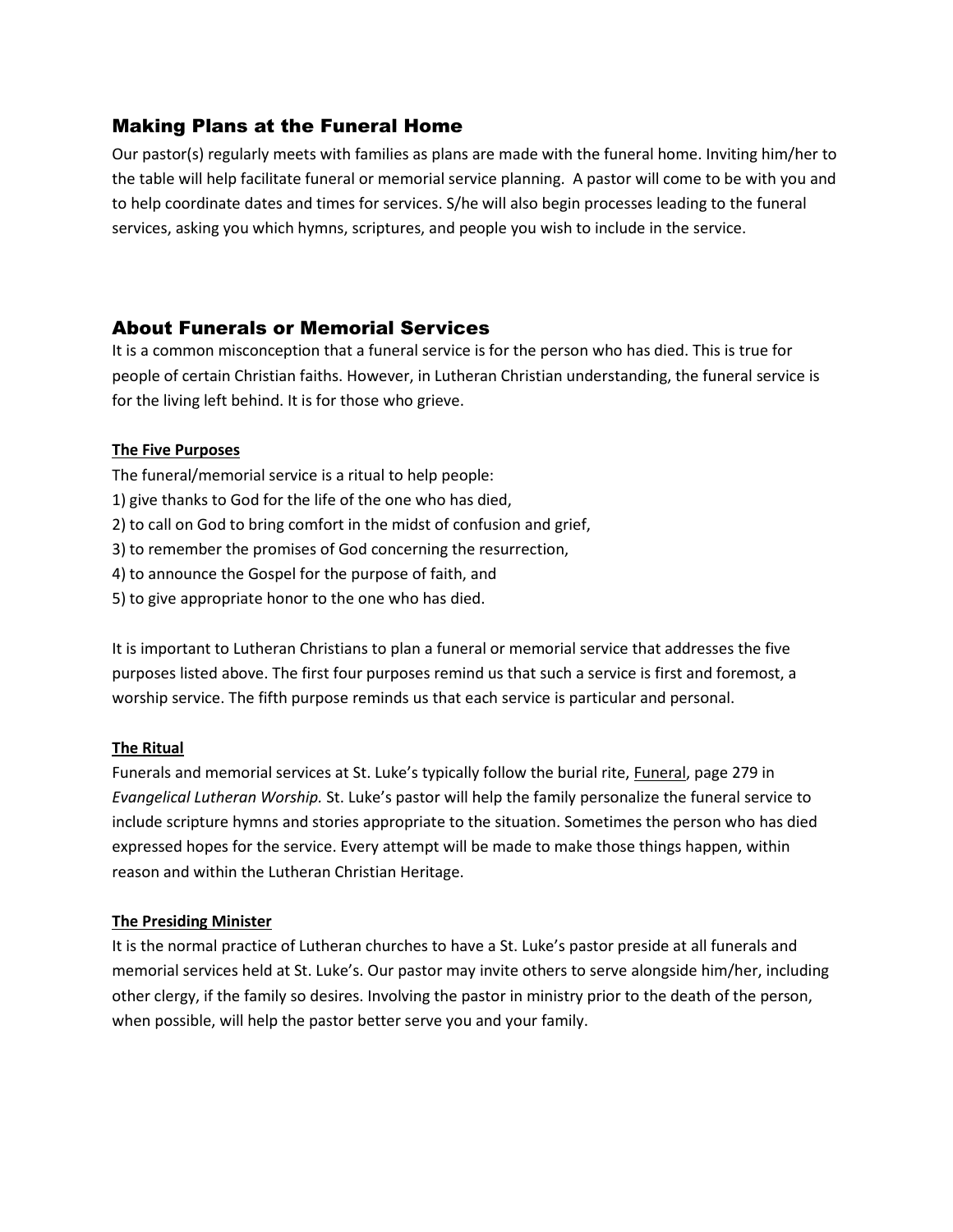#### **Baptism is at the Center**

A Lutheran funeral or memorial service celebrates new life given by God to the believer in Christ through Holy Baptism. Central to our proclamation is that in Holy Baptism, God joins us to the death and resurrection of Jesus Christ. God's action in Holy Baptism sets us free from sin and death. Through this sacrament God gives us eternal life as a free gift. Baptismal identity will be a central theme in the funeral ritual. The baptismal date of the deceased will be included in the worship bulletin, when it is known. This date may also be used in the sermon and in other ways.

#### **The Funeral Pall**

The funeral pall is a central symbol of our baptismal identity at a Christian burial. It reminds us that in Holy Baptism, we "put on Christ," or in other words, God joined us with Christ. The historic symbol of the white baptismal gown, worn at the baptismal font, is mimicked in the baptismal pall. The large white drape is placed across the casket as a sign that the baptized person lives in Christ, having put on Christ in Holy Baptism. This reminds us that when God looks at the one who has died, God sees Christ: the one to whom we are joined in Holy Baptism, the one who has been "put on us." The pall takes away all signs of status or prestige and reminds us that in death, we rely on the grace of God shown in Baptism.

#### **The Use of Names**

During a Christian funeral it is a long-held Christian tradition that only the first and middle names of the person who has died be used. This is done for theological reasons. We understand that in Holy Baptism, we become a part of the Kingdom of God and are made members of God's family. Our new family identity is: child of God. The surname, is therefore, left off to emphasize this new identity. We no longer belong to the family of our ancestors, but to the Christian family, members of the Kingdom of God. This pattern of naming is observed in Baptism, Confirmation, Ordination and a funeral.

#### **Scripture**

Scripture may be chosen by the family. It is normal that Scripture be read in a Christian funeral or memorial service. Usually, there is an Old Testament reading, a Psalm, a New Testament reading, and a Gospel reading. Additional readings can be included at the graveside. St. Luke's pastor will help guide the family in proper scripture choices when they are unsure what scripture to use.

#### **Hymns**

Most often, funerals or memorial services held at the church contain three hymns. These hymns usually reflect themes of the scripture being read, or express the hope we have in the death and resurrection of Jesus Christ. The first hymn is sung as the family makes their way into the sanctuary and typically reflects our baptismal identity. The second hymn is done just after the sermon and may carry forward themes related to the sermon. The final hymn comes at the close of the service. Easter hymns are especially appropriate for Christian burials. They express the joy and hope we have, while reminding us that God, who raised Jesus from the dead, will raise all who have been baptized into Christ and who believe.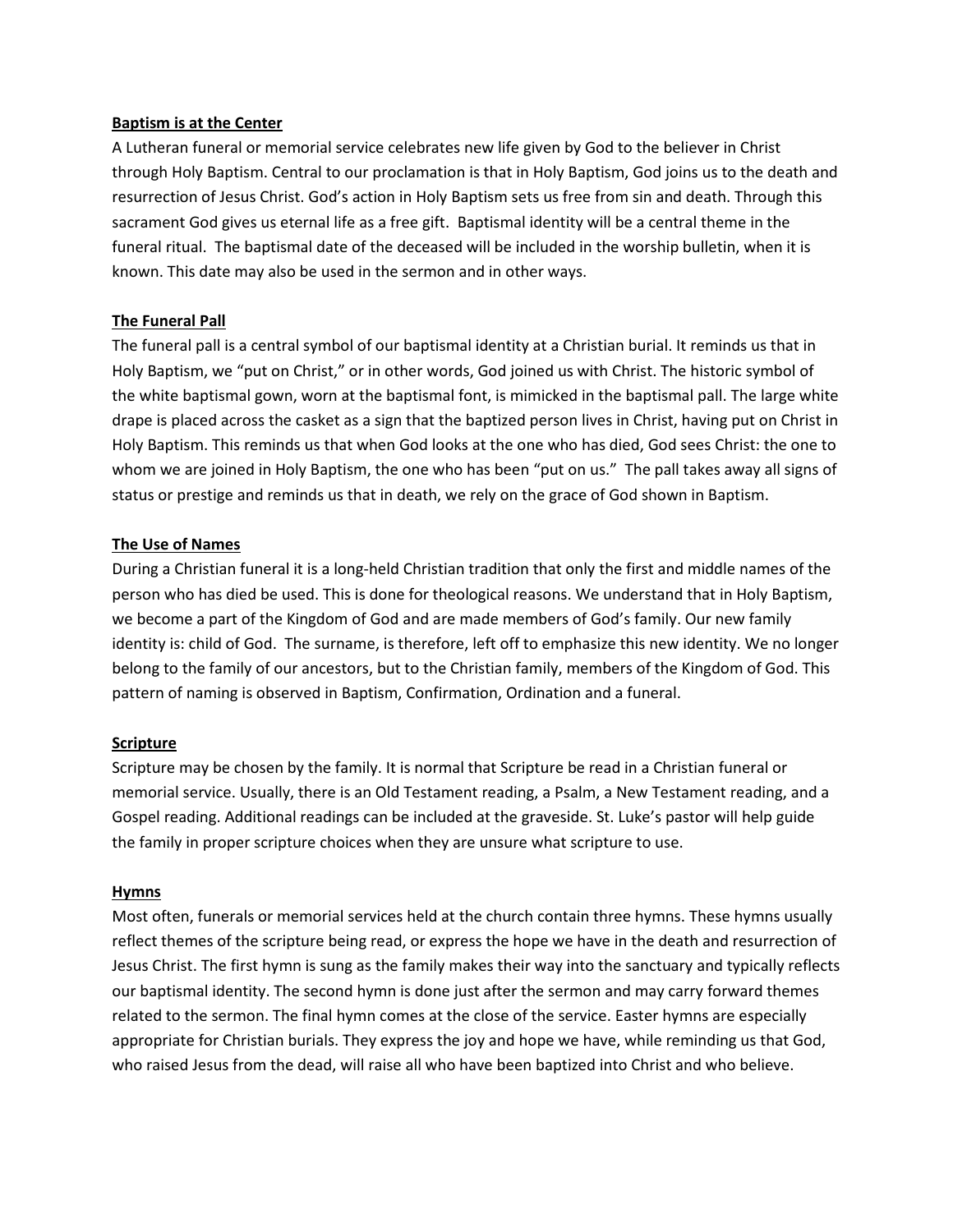Not all music is appropriate for use in a Christian service. Generally, a song is appropriate when it is found within *Evangelical Lutheran Worship* or another approved worship resource used in ELCA congregations. Certain songs from other Christian traditions are also acceptable, so long as they fit with the Lutheran witness to Christian hope. Songs from outside these sources are not normally appropriate for use in a Christian service. St. Luke's pastor(s) will guide families toward appropriate music.

#### **Family Remembrance**

Families are invited to share about the person who has died. This adds a nice time of remembrance, and gives personal testimony to gifts God has given in the life of the one who died. It is important that such remembrance be carefully planned. The family should decide who they wish to have speak. The number of speakers should be limited to no more than three. Each speaker should be prompted to speak from a script and for no more than three minutes. If the family wishes to have an open microphone for others to speak, such arrangements can be made for a time during the visitation prior to the service or during a time of fellowship following the service.

### **Other Participants in the Service**

Often, families wish to have people involved in the service who are representative of the life of the person who has died. Such involvement is encouraged. These arrangements are made in advance, when planning is done with the pastor.

Family members and friends are welcome to:

- Serve as a crucifer (lead the family in and out of the service while holding a cross)
- Serve as lector by reading scripture,
- Assist with Holy Communion
- Offer a family remembrances,
- Serve as a soloist,
- provide a musical selection, and
- Other? If you have particular ways you'd like to involve family members, speak to the pastor(s).

#### **Holy Communion**

It is common for Holy Communion to be a part of a worship service held at the church, especially when the person who has died has been an active part of the faith community. Holy Communion is "a foretaste of the feast to come," a sharing in the heavenly banquet that awaits us in the resurrection. Therefore, it is very appropriate. When Holy Communion is included in the service, all baptized believers in Christ who are present will be invited to share in the meal, regardless of their church affiliation.

#### **Other Rituals**

Often, people belong to other groups and associations that have rituals done at the time of death. These rituals, provided they do not run counter to the Christian witness, are welcomed to be done during a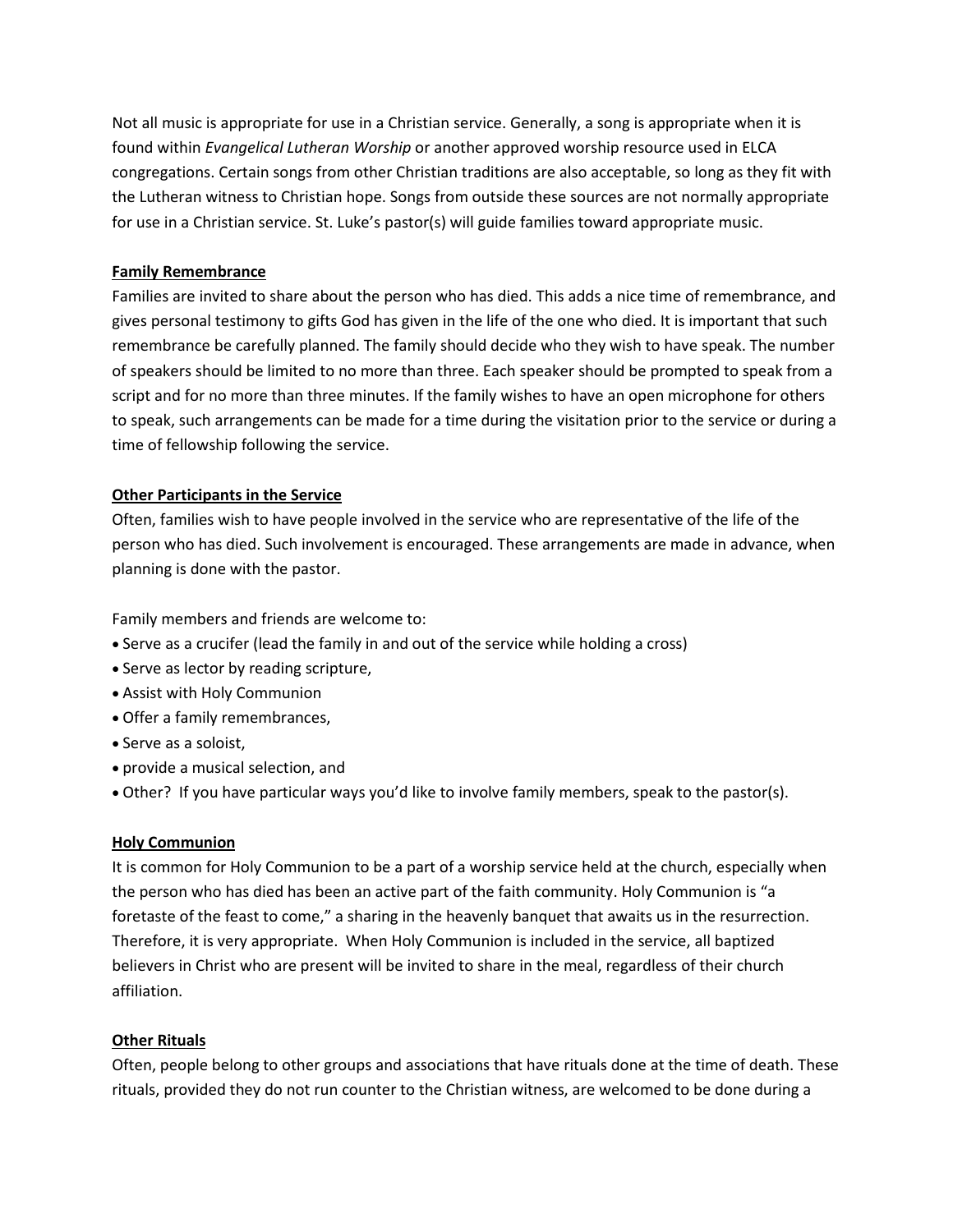visitation prior to the service. Examples include: masonic rites, Nightingale observances for nurses, Eastern Star, etc. Such observances are not a part of services in the sanctuary or chapel.

#### **Military Rites**

St. Luke's Lutheran honors and thanks those who have served the country as part of their Christian vocation. Families and/or individuals wish to have military rites at the time of burial should talk to our pastor and the funeral home about these wishes. They are welcome and encouraged and will be conducted in accordance with Lutheran propers and military decorum.

The following describes how such rites are done at St. Luke's Lutheran Church. They are based on pastoral training and theological reflection. They conform to the practices recommended by a (now retired) military Chaplain, who served the US Navy in the rank of Captain, and is an active ELCA Pastor.

A military veteran and/or an active member of the military who has died, will be draped in the flag if this is their or their family's wish. This will happen prior to the visitation. As the service begins, the flag will be replaced with the church's funeral pall, lest the flag be dishonored by covering it up. The flag will be honorably placed in the church's narthex, keeping it ready for its use at the end of the ceremony.

Following the service, as the casket makes its way out of the sanctuary the funeral pall will be removed and the flag will be draped over the casket. The flag will remain on the casket until military rites are performed at the graveside, following committal. If the burial is not to be attended, military rites may be held outside the church's main doors, as the casket is readied for placement in the hearse.

#### **Services at the Funeral Home**

When a service is held at a funeral home, the service is modified to the situation. Such services are usually more abbreviated and do not include Holy Communion.

# Possible Scripture Options for a Funeral

## **Old Testament Readings**

Job 19:23-27a *I know that my Redeemer lives* Ecclesiastes 3:1-8 *For everything there is a season* Isaiah 25:6-9, *God will swallow up death forever* Isaiah 40:1, 6-11 *God will gather the lambs* Isaiah 40:1-11, 28-31 *Comfort my people, says your God* Isaiah 43:1-3a, 5-7 *I have called you by name* Isaiah 43:1-3a,18-19 *I am about to do a new thing* Isaiah 55:1-3, 6-13 *Every one who thirsts, come to the waters* Isaiah 61:1-3 *The Spirit of the Lord God is upon me* Isaiah 65:17-20, 23-25 *A new heaven and a new earth* Isaiah 66:10-14 *As a mother comforts her child* Jeremiah 31:8-13 *I will turn their mourning into joy*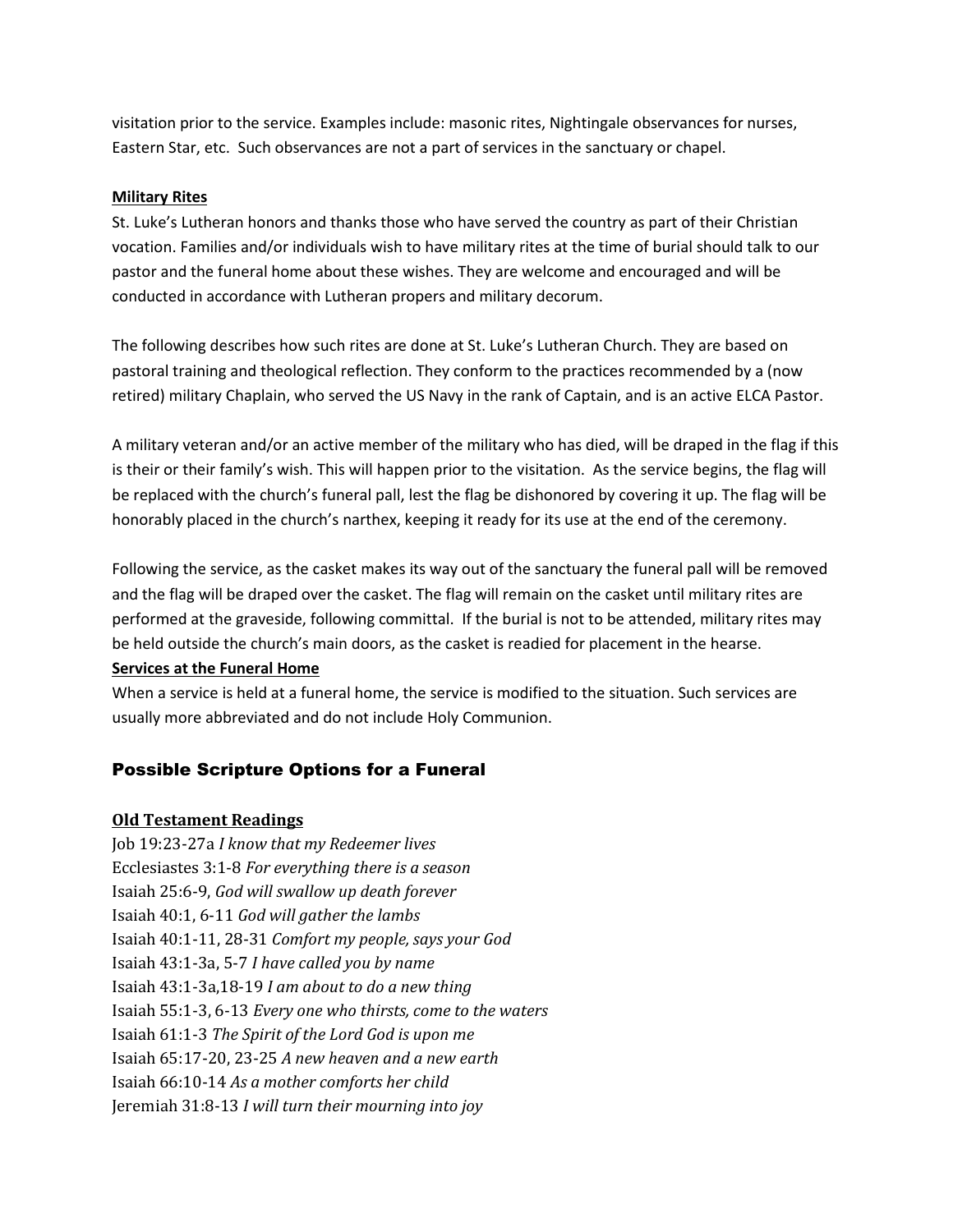Lamentations 3:22-26, 31-33 *The steadfast love of the Lord*

## **Psalms**

Psalm 23 *The Lord is my Shepherd* Psalm 42:1-5, *As a deer longs for flowing streams* Psalm 46:1-7, *God is our refuge and strength* Psalm 121, *I lift up my eyes to the Hills* Psalm 142:1-6 *I cry to the Lord with my voice* Psalm 143 *Lord, hear my prayer*

#### **New Testament**

Romans 5:1-11 *Peace with God through our Lord, Jesus Christ* Romans 8:31-35, 37-39 *Who will separate us from the love of Christ?* 1 Corinthians 15:12-26 *Christ, the first fruits, has been raised* 2 Corinthians 4:6-12, 16-18 *Treasure in clay jars* 1 Thessalonians 4:13-14, 18 *Teaching about those who have died* Hebrews 12:1-2 *Surrounded by a cloud of witnesses* 1 Peter 1:3-9 *A living hope through Jesus' resurrection* 1 John 3:1-2 *See what love the Father has given us* Revelation 7:9-17 *God will wipe away every tear* Revelation21:2-7 *I saw the Holy City, the new Jerusalem* Revelation 22:1-5 *The Lord God will be their light*

## **Gospel**

Matthew 5:1-10 *Blessed are those who mourn* Matthew 11:25-30 *I will give you rest* Matthew 18:1-5, 10-14 *A child is the greatest in the kingdom* Mark 10:13-16 *Let the little children come* Mark 16:1-7 *The resurrection of Christ* Luke 24:1-9 *The resurrection of Christ* John 1:1-5, 9-14 *The light shines in the darkness* John 6:37-40 *I will raise them up on the last day* John 10:11-16 *I am the good shepherd* John 11:21-27 *I am the resurrection and the life* John 14:1-6 *I prepare a place for you* John 14:25-27 *Peace I leave with you*

## Funeral Fees

There are fees associated with funerals. Sometimes they are paid to the church by the funeral home on a family's behalf and then incorporated into the funeral home's charges. Some families choose to cover these fees on their own, making payments on the day of the funeral.